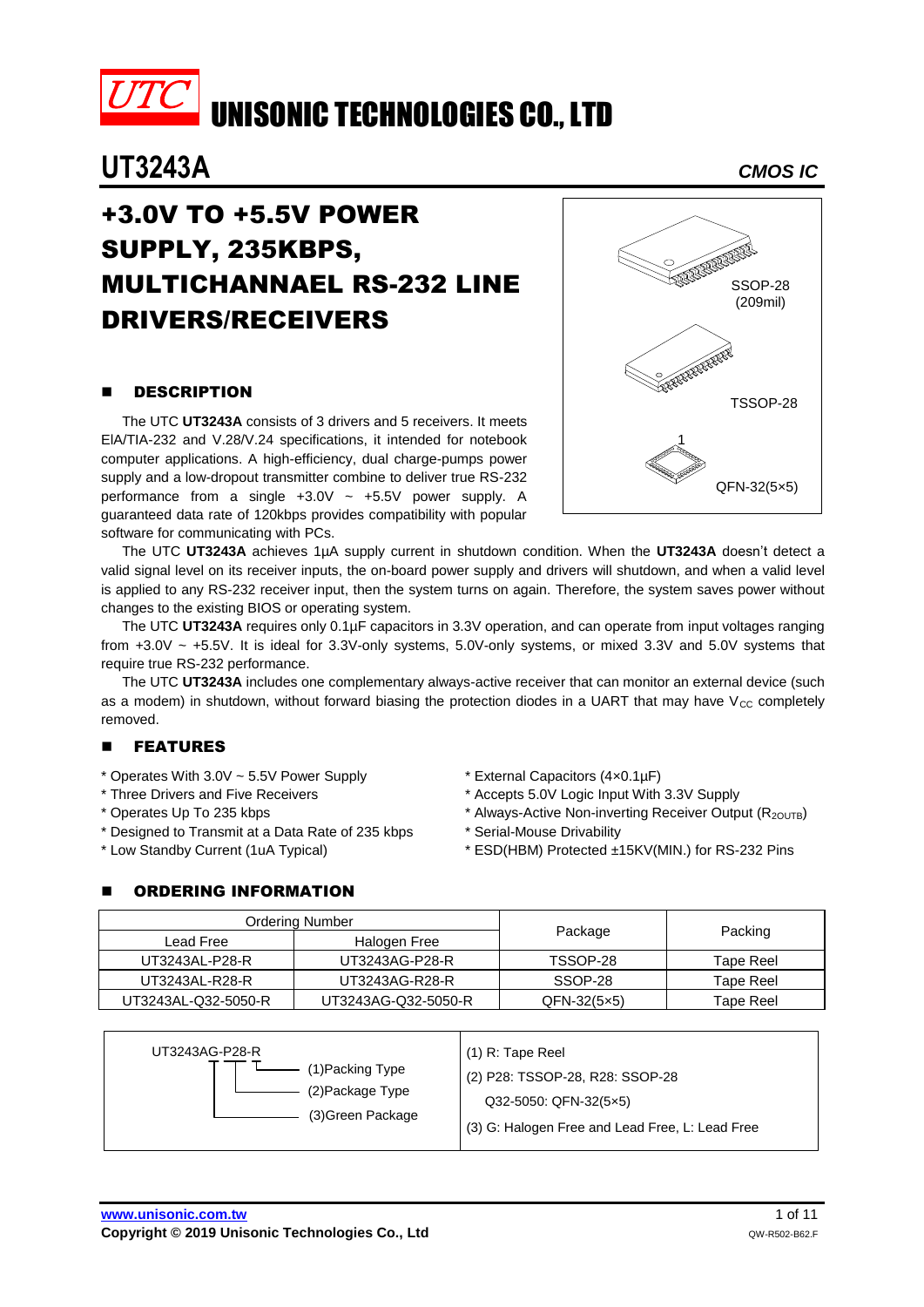# **UT3243A** *CMOS IC*

## **NARKING**



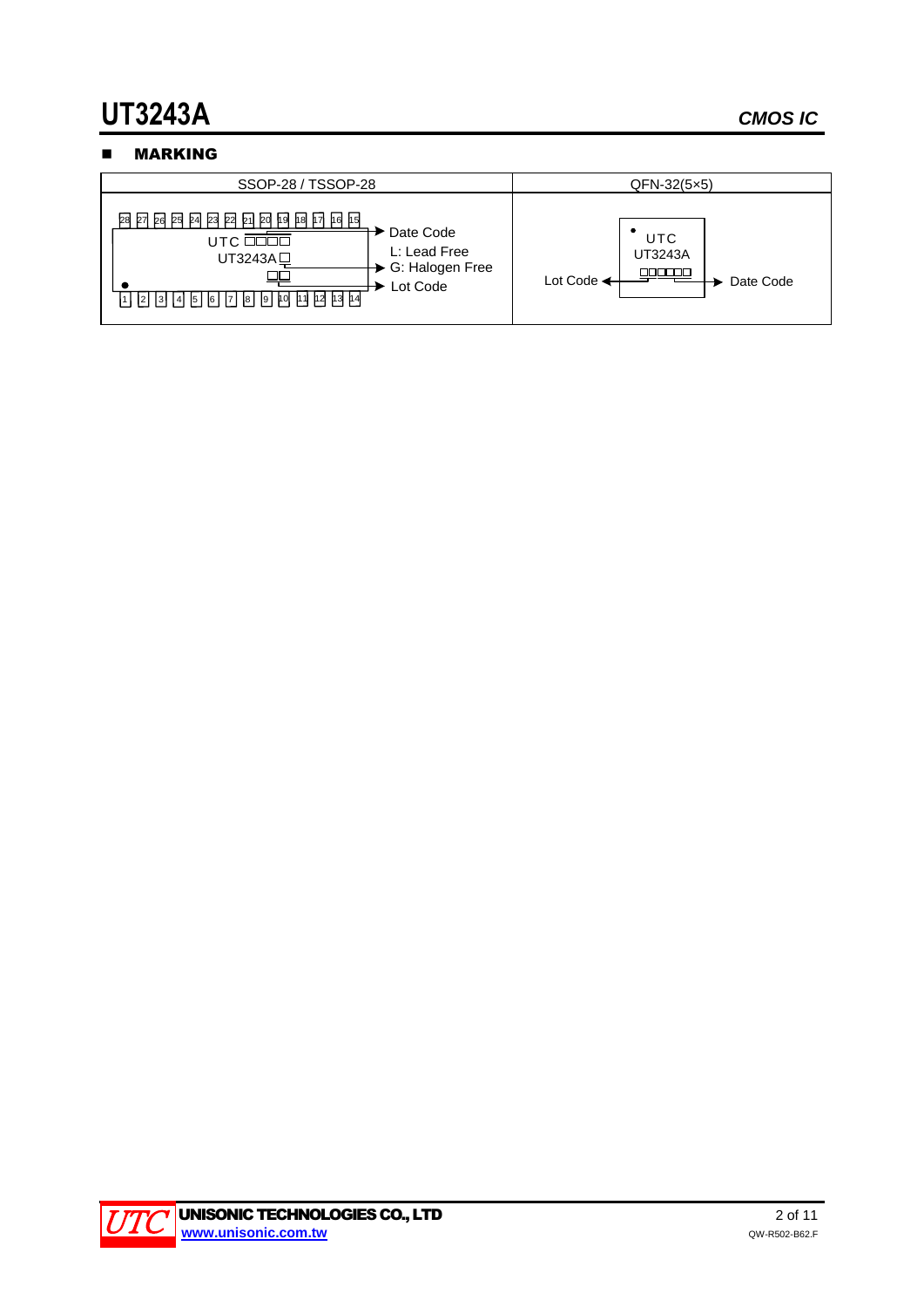QFN-32(5×5)

2 > 8 9 9 7 7 7 8 7

32 31 30 29 28 27 26 25

Top View

NC GND C1-

 $\frac{24}{24}$ 23 22 21  $\overline{20}$  $\frac{1}{19}$  $\lceil 18 \rceil$ 17

FORCEON FORCEOFF INVALID R<sub>2OUTB</sub>  $R_{10UT}$ R<sub>2OUT</sub>

U <sub>m</sub><br>T<sub>al</sub>a m<br>Mala<br>Mala

9 10 11 12 13 14 15 16

#### PIN CONFIGURATION



SSOP-28 / TSSOP-28

#### PIN DESCRIPTION

| PIN NO.             |                   |                 |                                                                                                                                  |  |  |
|---------------------|-------------------|-----------------|----------------------------------------------------------------------------------------------------------------------------------|--|--|
| SSOP-28<br>TSSOP-28 | QFN-32(5×5)       | <b>PIN NAME</b> | <b>DESCRIPTION</b>                                                                                                               |  |  |
|                     | 29                | $C2+$           | Positive terminal of inverting charge-pump capacitor                                                                             |  |  |
| 2                   | 30                | $C2-$           | Negative terminal of inverting charge-pump capacitor                                                                             |  |  |
| 3                   | 31                | V-              | -5.5V generated by the charge pump                                                                                               |  |  |
| $4 - 8$             | $1 - 5$           | $R_{XIN}$       | RS-232 Receiver Inputs                                                                                                           |  |  |
| $9 - 11$            | $6 - 8$           | $T_{XOUT}$      | RS-232 Transmitter Outputs                                                                                                       |  |  |
| $12 - 14$           | $10 - 12$         | $T_{XIN}$       | <b>TTL/CMOS Transmitter Inputs</b>                                                                                               |  |  |
| $15 - 19$           | $13 - 15, 7 - 18$ | Rxo <u>UT</u>   | <b>TTL/CMOS Receiver Outputs</b>                                                                                                 |  |  |
| 20                  | 17                | $R_{2OUTB}$     | Noninverting Receiver Output-active in shutdown                                                                                  |  |  |
| 21                  | 20                | <b>INVALID</b>  | Output of the valid signal detector. Indicates if a valid RS-232<br>level is present on receiver inputs logic "1".               |  |  |
| 22                  | 21                | <b>FORCEOFF</b> | Drive low to shut down transmitters and on-board power supply.<br>This over-rides all automatic circuitry and FORCEON (Table 1). |  |  |
| 23                  | 22                | <b>FORCEON</b>  | Drive high to override automatic circuitry keeping transmitters on<br>(FORCEOFF must be high) (Table 1).                         |  |  |
| 24                  | 23                | $C1-$           | Negative terminal of the voltage doubler charge-pump capacitor                                                                   |  |  |
| 25                  | 24                | <b>GND</b>      | Ground                                                                                                                           |  |  |
| 26                  | 26                | $V_{\rm CC}$    | +3.0V ~ +5.5V Supply Voltage                                                                                                     |  |  |
| 27                  | 27                | $V +$           | +5.5V generated by the charge pump                                                                                               |  |  |
| 28                  | 28                | $C1+$           | Positive terminal of the voltage doubler charge-pump capacitor                                                                   |  |  |
|                     | 9, 16, 25, 32     | NC.             | No Connect                                                                                                                       |  |  |

 $R_{1IN}$  $R_{2IN}$  $R_{3IN}$  $R_{4IN}$  $R_{5IN}$ T1OUT  $T_{2OUT}$ T3OUT

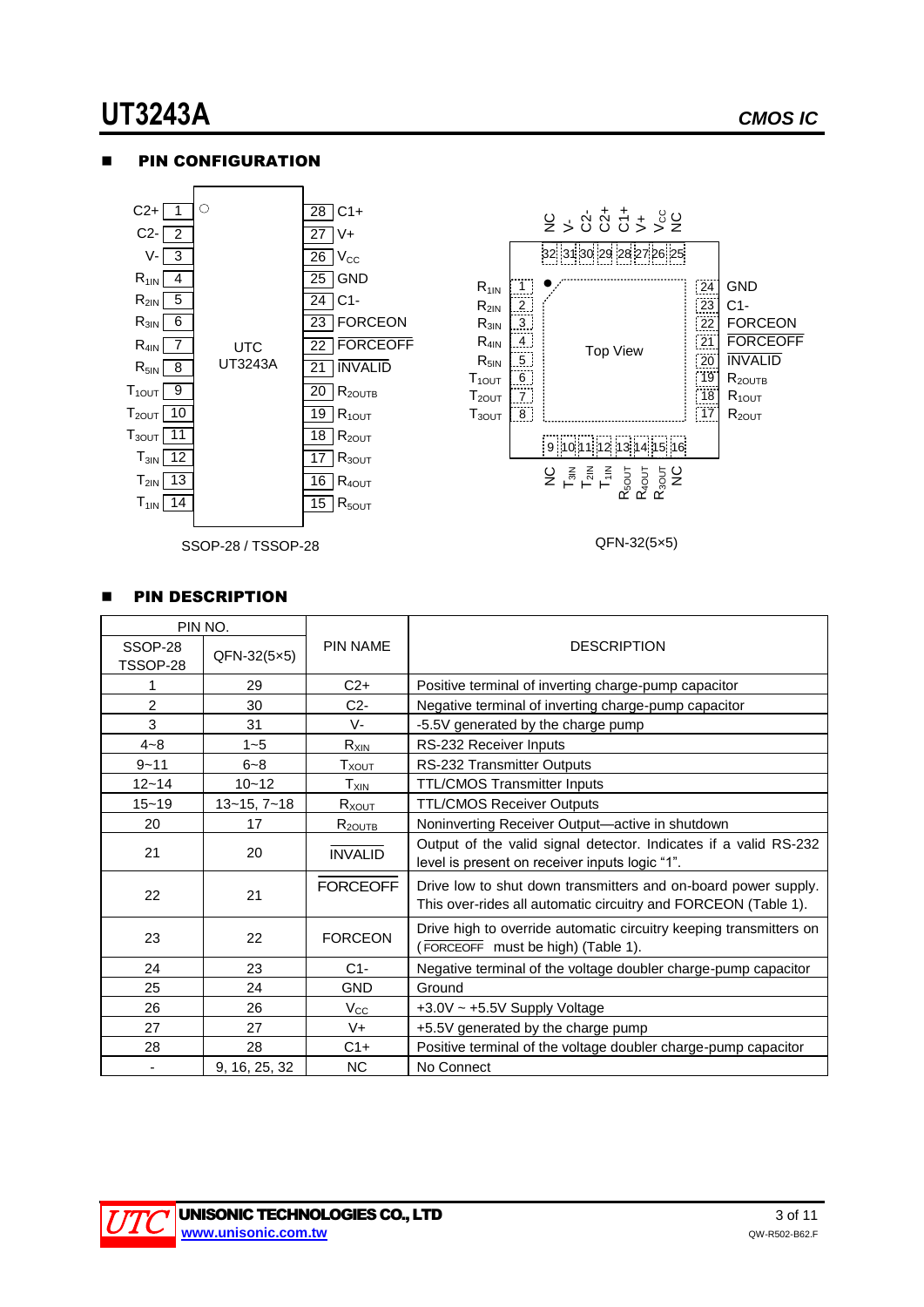#### **BLOCK DIAGRAM**



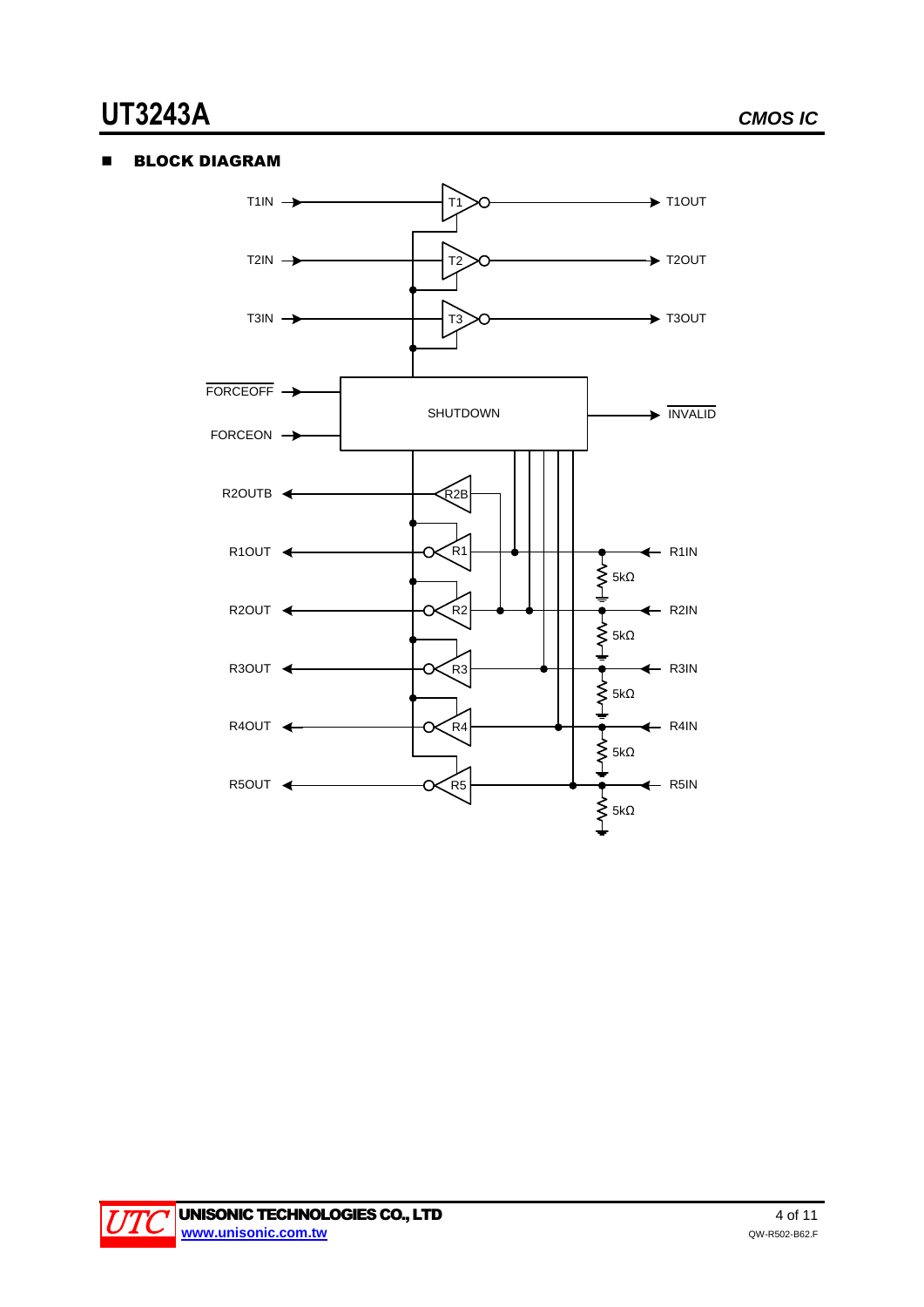#### **E** ABSOLUTE MAXIMUM RATING

| <b>PARAMETER</b>              | <b>SYMBOL</b>           | <b>RATINGS</b>              | <b>UNIT</b>   |           |
|-------------------------------|-------------------------|-----------------------------|---------------|-----------|
| $V_{\rm CC}$                  | $V_{\rm CC}$            | 6                           | $\vee$        |           |
| $V+$ (Note 2)                 | $V +$                   |                             | V             |           |
| $V - (Note 2)$                |                         | V-                          | $-7$          | $\sqrt{}$ |
| $V+$ + $ V- $ (Note 2)        |                         | V <sub>PUMP</sub>           | $+13$         | V         |
|                               | T_IN, FORCEOFF, FORCEON |                             | 6             | $\vee$    |
| Input Voltages                | $R$ <sub>IN</sub>       | <b>V<sub>IN</sub></b>       | ±25           | V         |
|                               | <b>T_OUT</b>            |                             | ±13.2         | V         |
| Output Voltages               | R_OUT, INVALID          | <b>VOUT</b>                 | $V_{\rm CC}$  | v         |
| <b>Short-Circuit Duration</b> | <b>T_OUT</b>            | <b>SC</b>                   | Continuous    |           |
|                               | SSOP-28/TSSOP-28        |                             | 696           | mW        |
| Power Dissipation             | $QFN-32(5\times5)$      | $P_D$                       | 1300 (Note 3) | mW        |
| <b>Operating Temperature</b>  | <b>TOPR</b>             | $-40 - +85$                 | °C            |           |
| Storage Temperature           |                         | $\mathsf{T}_{\texttt{STG}}$ | $-65 - +150$  | °C        |

Notes: 1. Absolute maximum ratings are those values beyond which the device could be permanently damaged. Absolute maximum ratings are stress ratings only and functional device operation is not implied.

2. V+ and V- can have maximum magnitudes of 7V, but their absolute difference cannot exceed 13V.

3. On PCB test.

#### **ELECTRICAL CHARACTERISTICS**

 $(*V*<sub>CC</sub> = +3.0*V*~+5.5*V*, C1~C4=0.1 $\mu$ F (Note 1, 2), T<sub>A</sub> = T<sub>MIN</sub> to T<sub>MAX</sub>, unless otherwise specified)$ 

| <b>PARAMETER</b>                                     |                 | <b>SYMBOL</b>         |                                           |                                      | <b>TEST CONDITIONS</b> |                                                     | <b>MIN</b> | <b>TYP</b> |        | MAX UNIT |
|------------------------------------------------------|-----------------|-----------------------|-------------------------------------------|--------------------------------------|------------------------|-----------------------------------------------------|------------|------------|--------|----------|
| <b>DC CHARACTERISTICS</b>                            |                 |                       |                                           |                                      |                        |                                                     |            |            |        |          |
|                                                      |                 |                       |                                           | All R_IN open, FORCEOFF = $V_{CC}$ , |                        |                                                     | 1.0        | 10         |        |          |
| Supply Current, Shutdown                             |                 | <b>I</b> SHDN         | $V_{CC} = 3.3V$                           |                                      | FORCEON = GND          |                                                     |            |            |        | μA       |
|                                                      |                 |                       | or 5.0V,                                  |                                      | $FORCEOFF = GND$       |                                                     |            | 1.0        | 10     | μA       |
| Supply Current,                                      |                 |                       |                                           |                                      |                        | $T_A = 25^{\circ}C$ FORCEON = FORCEOFF = $V_{CC}$ , |            |            | 1      | mA       |
| Shutdown Disabled                                    |                 | $_{\rm lcc}$          |                                           | no load                              |                        |                                                     |            | 0.3        |        |          |
| <b>LOGIC INPUTS AND RECEIVER OUTPUTS</b>             |                 |                       |                                           |                                      |                        |                                                     |            |            |        |          |
|                                                      | Low             | $V_{LGL}$             | T_IN, FORCEON, FORCEOFF                   |                                      |                        |                                                     |            |            | 0.8    | $\vee$   |
| Input Logic Threshold                                |                 |                       | T_IN, EN, FORCEON,                        |                                      |                        | $V_{\text{CC}} = 3.3V$                              | 2.0        |            |        |          |
| High                                                 |                 | <b>VLGH</b>           | <b>FORCEOFF</b><br>$V_{\text{CC}} = 5.0V$ |                                      | 2.4                    |                                                     |            | $\vee$     |        |          |
| Input Leakage Current                                |                 | $I_{IN(LK)}$          | T_IN, EN, FORCEON, FORCEOFF               |                                      |                        |                                                     | ±0.01      | ±1.0       | μA     |          |
| Output Leakage Current                               |                 | ROUT(LK)              | Receivers disabled                        |                                      |                        |                                                     | ±0.05      | ±10        | μA     |          |
|                                                      | Low             | VROUTL                | $IOUT = 1.6mA$                            |                                      |                        |                                                     |            | 0.4        | $\vee$ |          |
| Output Voltage                                       | High            | VROUTH                | $I_{\text{OUT}} = -1.0 \text{mA}$         |                                      |                        | $V_{CC}$ - 0.6 $V_{CC}$ - 0.1                       |            |            | $\vee$ |          |
| <b>SHUTDOWN</b> (FORCEON = GND,                      |                 | FORCEOFF = $V_{CC}$ ) |                                           |                                      |                        |                                                     |            |            |        |          |
| Receiver Input                                       | Enabled         |                       |                                           |                                      |                        | Positive threshold                                  |            |            | 2.7    | $\vee$   |
| Thresholds to                                        |                 | $V_{R(EN)}$           | Fig.1                                     |                                      |                        | Negative threshold                                  | $-2.7$     |            |        |          |
| Transmitters                                         | <b>Disabled</b> | $V_{R(DIS)}$          | 1µA supply current, Fig.1                 |                                      | $-0.3$                 |                                                     | 0.3        | $\vee$     |        |          |
| <b>INVALID Output</b>                                | Low             | <b>VINVL</b>          | $I_{\text{OUT}} = 1.6 \text{mA}$          |                                      |                        |                                                     | 0.4        | V          |        |          |
| Voltage                                              | High            | <b>VINVH</b>          | $I_{\text{OUT}} = -1.0 \text{mA}$         |                                      |                        | $V_{CC}$ - 0.6                                      |            |            | $\vee$ |          |
| Receiver Threshold to<br><b>Transmitters Enabled</b> |                 | twu                   | Fig.2                                     |                                      |                        |                                                     |            | 250        |        | μs       |

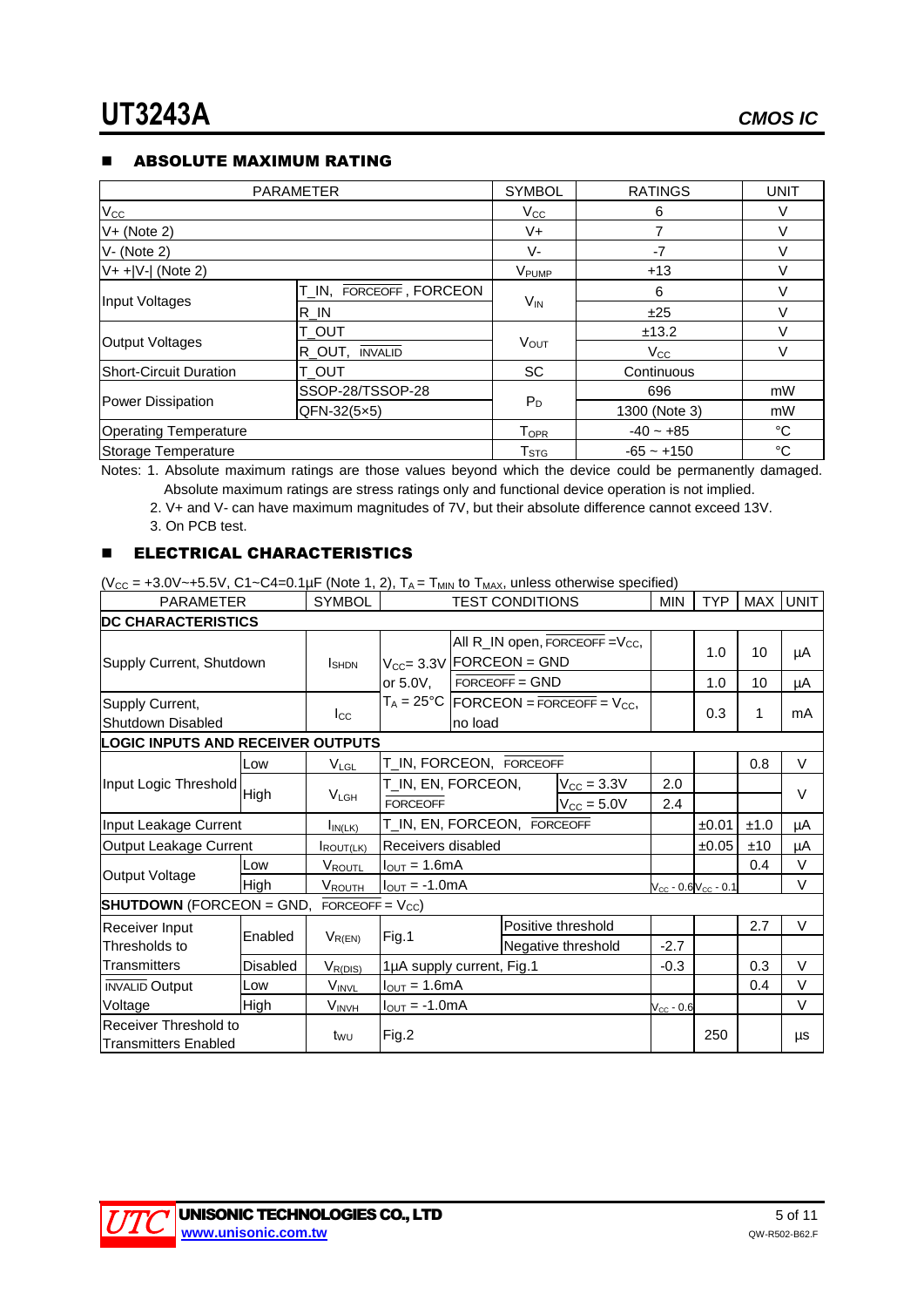#### **ELECTRICAL CHARACTERISTICS(Cont.)**

 $(V_{CC} = +3.0V \sim +5.5V, C1 \sim C4 = 0.1 \mu F$  (Note 1, 2),  $T_A = T_{MIN}$  to  $T_{MAX}$ , Unless Otherwise Specified)

| <b>PARAMETER</b>                        |        | <b>SYMBOL</b>         | <b>TEST CONDITIONS</b>                                                                        |                        | <b>MIN</b> | <b>TYP</b> | MAX  | <b>UNIT</b> |
|-----------------------------------------|--------|-----------------------|-----------------------------------------------------------------------------------------------|------------------------|------------|------------|------|-------------|
| Receiver Positive or                    | High   | $t_{\text{INVH}}$     |                                                                                               |                        |            | 80         |      | μs          |
| Negative Threshold to<br><b>INVALID</b> | Low    | $t_{\text{INVL}}$     | Fig.2                                                                                         |                        | 30         |            | μs   |             |
| <b>RECEIVER INPUTS</b>                  |        |                       |                                                                                               |                        |            |            |      |             |
| Input Voltage Range                     |        | <b>V<sub>RR</sub></b> |                                                                                               |                        | $-25$      |            | 25   | $\vee$      |
|                                         |        |                       |                                                                                               | $V_{CC} = 3.3V$        | 0.6        | 1.2        |      |             |
| Input Threshold Low                     |        | VRINL                 | $T_A = 25$ °C                                                                                 | $V_{CC} = 5.0V$        | 0.8        | 1.5        |      | $\vee$      |
|                                         |        |                       |                                                                                               | $V_{\text{CC}} = 3.3V$ |            | 1.5        | 2.4  |             |
| Input Threshold High                    |        | <b>VRINH</b>          | $T_A = 25$ °C                                                                                 | $V_{CC} = 5.0V$        |            | 1.8        | 2.4  | $\vee$      |
| Input Hysteresis                        |        | <b>VRINHYS</b>        |                                                                                               |                        |            | 0.3        |      | V           |
| Input Resistance                        |        | VRINRES               | $T_A = 25$ °C                                                                                 |                        | 3          | 5          | 8    | kΩ          |
| <b>TRANSMITTER OUTPUTS</b>              |        |                       |                                                                                               |                        |            |            |      |             |
| <b>Output Voltage Swing</b>             |        | <b>VTOUTSW</b>        | All transmitter outputs loaded with<br>$3k\Omega$ to ground                                   |                        | ±5.0       | ±5.4       |      | $\vee$      |
| <b>Output Resistance</b>                |        | <b>VTOUTRES</b>       | $V_{CC} = V + = V - = 0V$ ,<br>Transmitter output = $±2V$                                     |                        | 300        | 10M        |      | Ω           |
| <b>Output Short-Circuit Current</b>     |        | I <sub>TSC</sub>      |                                                                                               |                        |            | ±35        | ±60  | mA          |
| Output Leakage Current                  |        | $I_{\text{TOUT(LK)}}$ | V <sub>OUT</sub> =±12V, Transmitters disabled                                                 |                        |            |            | ±25  | uА          |
| <b>MOUSE DRIVABILITY</b>                |        |                       |                                                                                               |                        |            |            |      |             |
| <b>Transmitter Output Voltage</b>       |        | <b>VTOUT</b>          | $T_{1IN} = T_{2IN} = GND$ , $T_{3IN} = V_{CC}$ ,<br>$T_{3OUT}$ loaded with $3k\Omega$ to GND, |                        | ±5.0       |            |      | V           |
|                                         |        |                       | $T_{100T}$ and $T_{200T}$ loaded with 2.5mA each                                              |                        |            |            |      |             |
| <b>TIMING CHARACTERISTICS</b>           |        |                       |                                                                                               |                        |            |            |      |             |
| Maximum Data Rate                       |        | DR.                   | $R_L = 3k\Omega$ , $C_L = 1000pF$ ,<br>one transmitter switching                              |                        | 120        | 235        |      | kbps        |
| <b>Receiver Propagation Delay</b>       |        | t <sub>PHL</sub>      | Receiver input to receiver output,                                                            |                        |            | 0.3        |      |             |
|                                         |        | t <sub>PLH</sub>      | $C_L = 150pF$                                                                                 |                        |            | 0.3        |      | μs          |
|                                         | Enable | $t_{R(EN)}$           | Normal operation                                                                              |                        |            | 200        |      | ns          |
| <b>Receiver Output Time</b><br>Disable  |        | $t_{R(DIS)}$          |                                                                                               |                        |            | 200        |      | ns          |
| <b>Transmitter Skew</b>                 |        | $t_{TS}$              | $ t_{\text{PHL}} - t_{\text{PLH}} $                                                           |                        |            | 200        | 1000 | ns          |
| Receiver Skew                           |        | t <sub>RS</sub>       | $ t_{\text{PHL}} - t_{\text{PLH}} $                                                           |                        |            | 100        | 500  | ns          |
| <b>Transition-Region Slew Rate</b>      |        | <b>SR</b>             | Vcc=3.3V, TA=25°C,<br>$R_L = 3k\Omega \sim 7k\Omega$ ,                                        | $C_L = 200pF - 2500pF$ | 4          | 13         | 30   |             |
|                                         |        |                       | measured from +3V<br>$\sim$ -3V or -3V $\sim$ +3V                                             | $C_L = 200pF - 1000pF$ | 6          | 15         | 30   | $V/\mu s$   |

Notes: 1. Typical values are at  $V_{CC}=3.3V$  or  $V_{CC}=5.0V$ , and  $T_A = 25^{\circ}C$ .

2. C1~C4 = 0.1µF, measured at 3.0V~3.6V. C1 = 0.047µF, C2~C4 = 0.33µF, measured at 4.5V~5.5V.

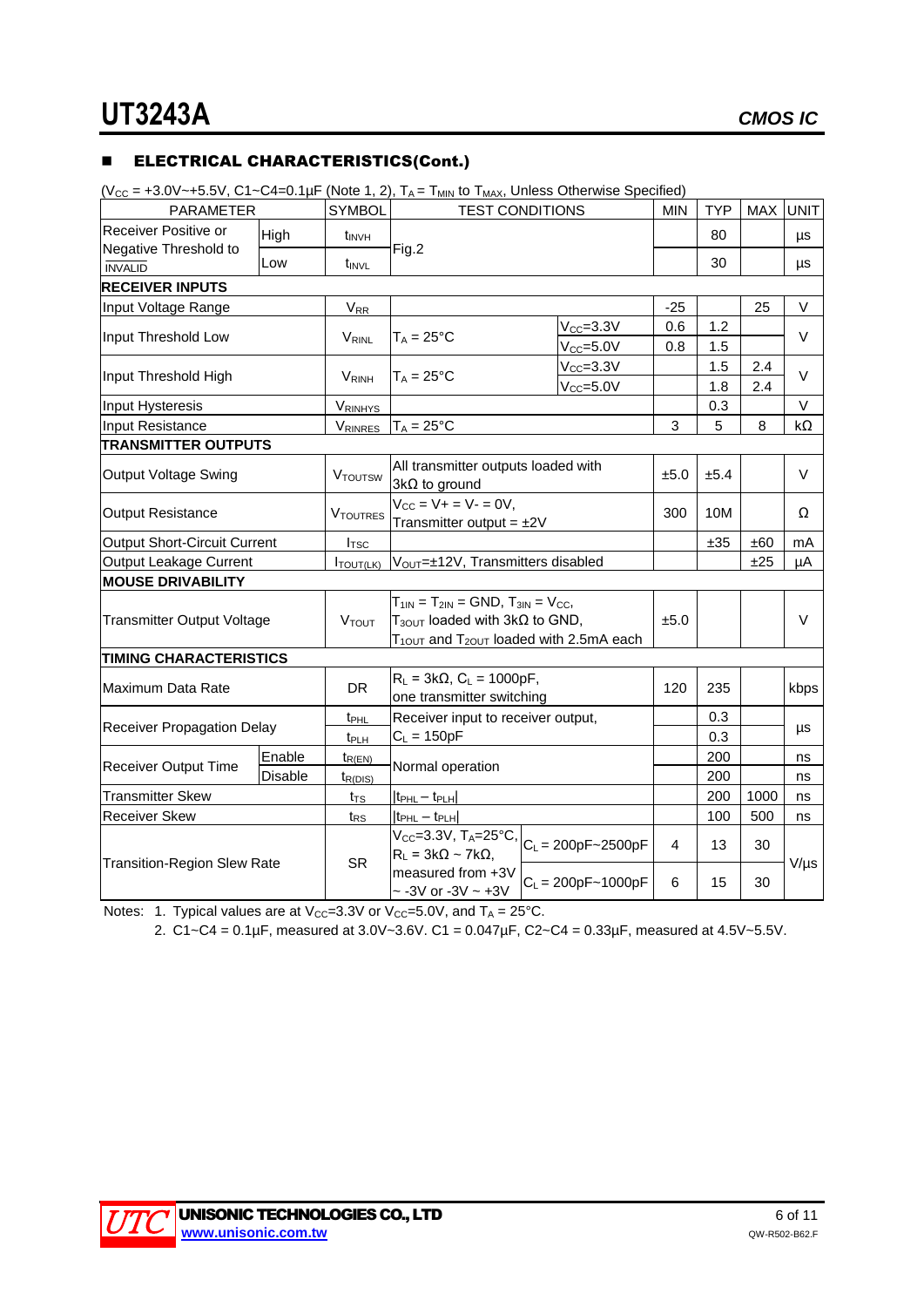#### DETAILED DESCRIPTION

#### **Charge-Pump Voltage Converter**

The UTC **UT3243A** consists of a regulated dual charge pumps that provide output voltages of +5.5V and -5.5V, regardless of the input voltage ( $V_{CC}$ ) changing from +3.0V to +5.5V.

The charge pumps operate in a discontinuous mode: if the output voltages are less than 5.5V, the charge pumps are enabled; if the output voltages exceed 5.5V, the charge pumps are disabled.

Each charge pump requires a flying capacitor (C1, C2) and a reservoir capacitor (C3, C4) to generate the V+ and V- supplies, refer to application circuit.

#### **RS-232 Transmitters**

UTC **UT3243A**'s transmitters are inverting level translators that convert CMOS-logic levels to 5.0V EIA/TIA-232 levels. They guarantee a 120kbps data rate with worst-case loads of 3kΩ in parallel with 1000pF, providing compatibility with PC-to-PC communication software. Typically, the UTC **UT3243A** can operate at data rates of 235kbps.

Transmitters can be paralleled to drive multiple receivers or mouse. When FORCEOFF is driven to ground, or shutdown circuitry senses invalid voltage levels at all receiver inputs, the transmitters are disabled and the outputs are forced into a high-impedance state.

#### **RS-232 Receivers**

The UTC **UT3243A**'s receivers convert RS-232 signals to CMOS-logic output levels. All receivers have one inverting three-state output. If the receivers are in shutdown, the outputs of receivers are high impedance.

The UTC UT3243A has an always-active complementary output  $(R_{2OUTB})$ . R<sub>2OUTB</sub> is an extra output that monitors receiver activity while the other receivers are high impedance. This allows Ring Indicator to be monitored without forward biasing other devices connected to the receiver outputs. This is ideal for systems where  $V_{CC}$  is set to 0V in shutdown to accommodate peripherals.

| Table 1. FORCEOFF Control Truth Table |                 |                 |                     |  |  |
|---------------------------------------|-----------------|-----------------|---------------------|--|--|
| <b>FORCEOFF</b>                       | τ ουτ           | R OUT           | R <sub>2</sub> OUTB |  |  |
|                                       | Hiah-Z          | Hiah-Z          | Active              |  |  |
|                                       | Active (Note 3) | Active (Note 3) | Active              |  |  |

Note:  $\,$  3. If the part is in shutdown mode (FORCEOFF  $\,$  = V<sub>CC</sub>, FORCEON = GND), it is shutdown if no valid RS-232 levels are present on all receiver inputs.

#### **Shutdown Function**

A 1µA supply current is achieved with shutdown feature, which operates when FORCEON is low and FORCEOFF is high. When the UTC **UT3243A** senses no valid signal levels on all receiver inputs for 30µs, the on-board power supply and drivers are shut off, reducing supply current to 1µA. This occurs if the RS-232 cable is disconnected or the connected peripheral transmitters are turned off. The system turns on again when a valid level is applied to any RS-232 receiver input. As a result, the system saves power without changes to the existing BIOS or operating system. INVALID indicates the receiver inputs' condition, when using shutdown function, the INVALID output is high when the device is on and low when the device is shut down.

|            | <b>INPUT</b>   |                 |                                                   | <b>OUTPUT</b> |                                          |
|------------|----------------|-----------------|---------------------------------------------------|---------------|------------------------------------------|
| <b>TIN</b> | <b>FORCEON</b> | <b>FORCEOFF</b> | <b>VALID RIN</b><br><b>RS-232</b><br><b>LEVEL</b> | <b>TOUT</b>   | <b>DRIVER STATUS</b>                     |
|            | Χ              |                 | х                                                 |               | Power off                                |
|            | н              | н               |                                                   | н             | Normal operation with                    |
| н          | н              | н               | х                                                 |               | auto-powerdown disable                   |
|            |                | н               | <b>YES</b>                                        | н             | Normal operation with                    |
| н          |                | н               | <b>YES</b>                                        |               | auto-powerdown enabled                   |
|            |                | Н               | <b>NO</b>                                         |               | Power off with<br>auto-powerdown feature |

H=high level, L=low level, X=irrelevant, Z=high impedance, YES=any RIN valid, NO=all RIN invalid.

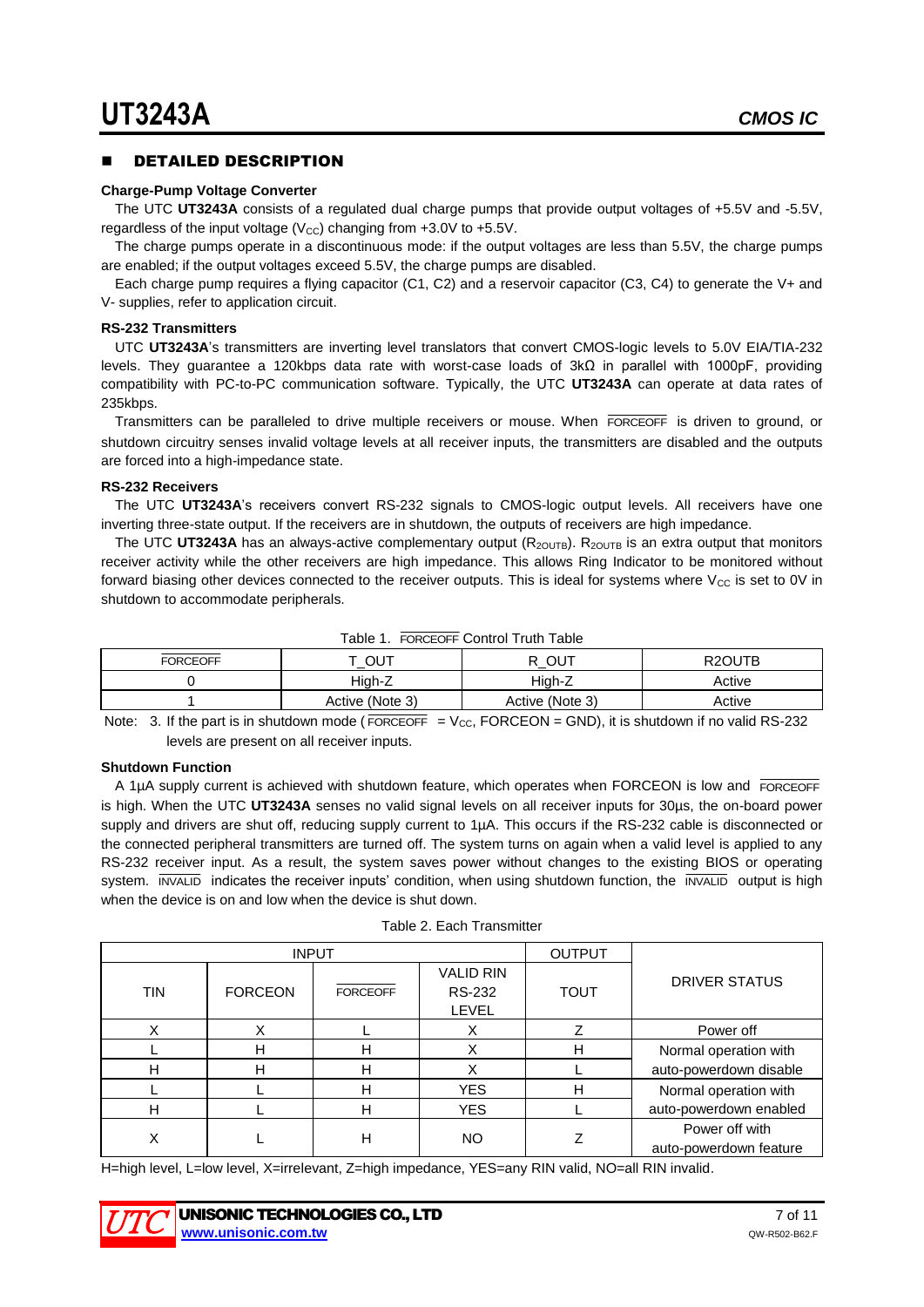## DETAILED DESCRIPTION (Cont.)

|             | <b>INPUT</b>   |                 | <b>OUTPUT</b> |                        |
|-------------|----------------|-----------------|---------------|------------------------|
| <b>RIN</b>  | <b>FORCEON</b> | <b>FORCEOFF</b> | <b>ROUT</b>   | <b>RECEIVER STATUS</b> |
|             |                |                 |               | Power off              |
|             |                |                 |               |                        |
| н           |                | −               |               | Normal operation       |
| <b>OPEN</b> |                |                 |               |                        |

Table 3. Each Receiver

H=high level, L=low level, X=irrelevant, Z=high impedance (off), OPEN=input disconnected or connected driver off.

Table 4. INVALID and R2OUTB Output

| <b>INPUT</b>                      |                   |                |                 | <b>OUTPUT</b>  |        |                      |
|-----------------------------------|-------------------|----------------|-----------------|----------------|--------|----------------------|
| <b>VALID RIN</b><br><b>RS-232</b> | R <sub>2</sub> IN | <b>FORCEON</b> | <b>FORCEOFF</b> | <b>INVALID</b> | R2OUTB | <b>OUTPUT STATUS</b> |
| LEVEL                             |                   |                |                 |                |        |                      |
| <b>YES</b>                        |                   |                | ∧               |                |        |                      |
| <b>YES</b>                        | н                 |                | Λ               | н              | H      | Always Active        |
| <b>YES</b>                        | <b>OPEN</b>       | Х              | X               | H              |        |                      |
| <b>NO</b>                         | <b>OPEN</b>       |                |                 |                |        | Always Active        |

H=high level, L=low level, X=irrelevant, Z=high impedance (off),

OPEN=input disconnected or connected driver off, YES=any RIN valid, NO=all RIN invalid.

Table 2 summarizes the UTC **UT3243A** operating modes. FORCEON and FORCEOFF override the automatic circuitry and force the transceiver into its normal operating state or into its low-power standby state. When neither control is asserted, the IC selects between these states automatically based on receiver input levels.



Fig.1 Shutdown Input Levels

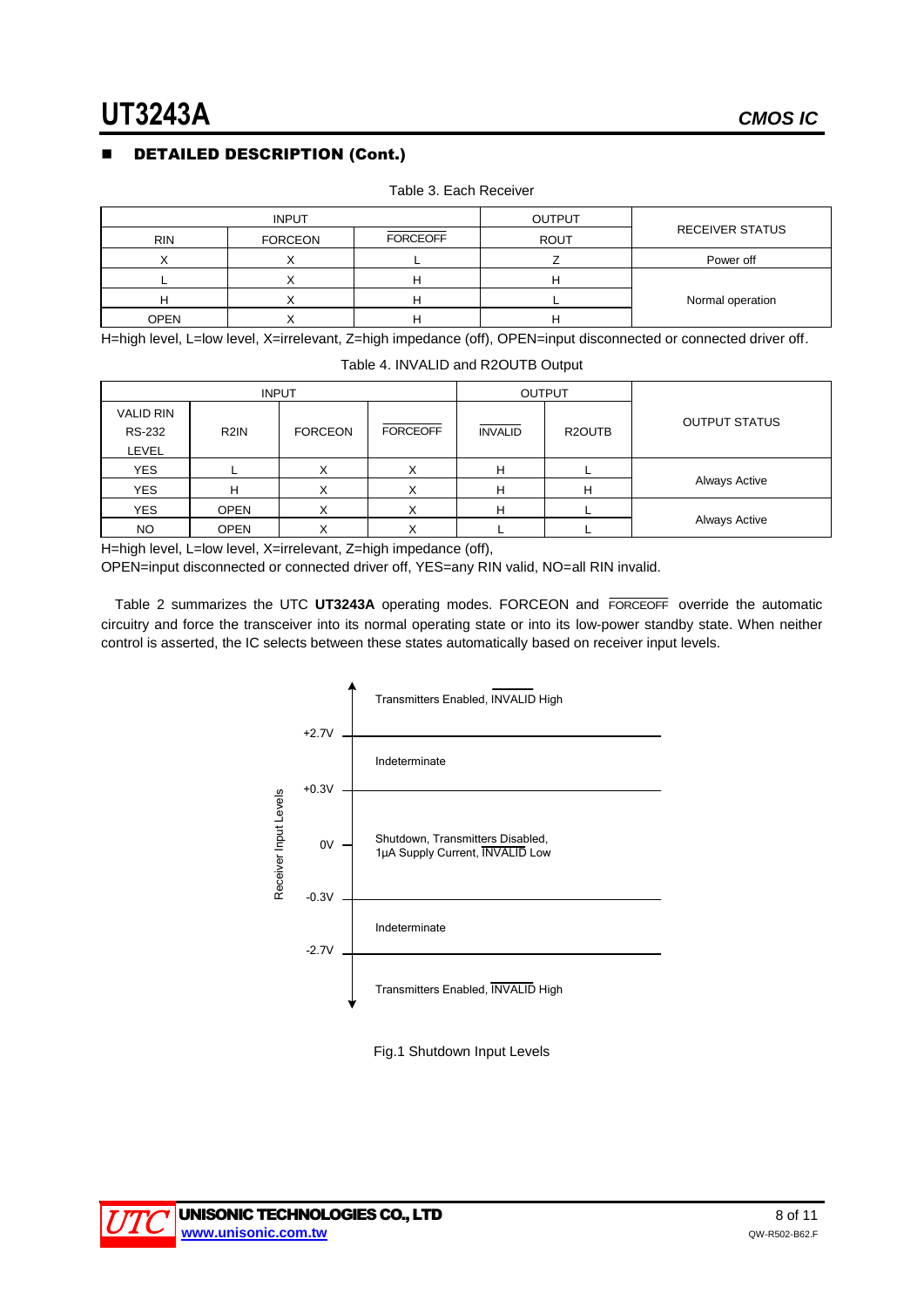## **B** DETAILED DESCRIPTION (Cont.)

When shutdown, the UTC UT3243A's charge pumps are turned off, V+ decays to V<sub>cc</sub>, V- decays to ground, the transmitter outputs are disabled (high impedance). The time required to exit shutdown is typically 100µs.



Fig.2 Shutdown Input Timing

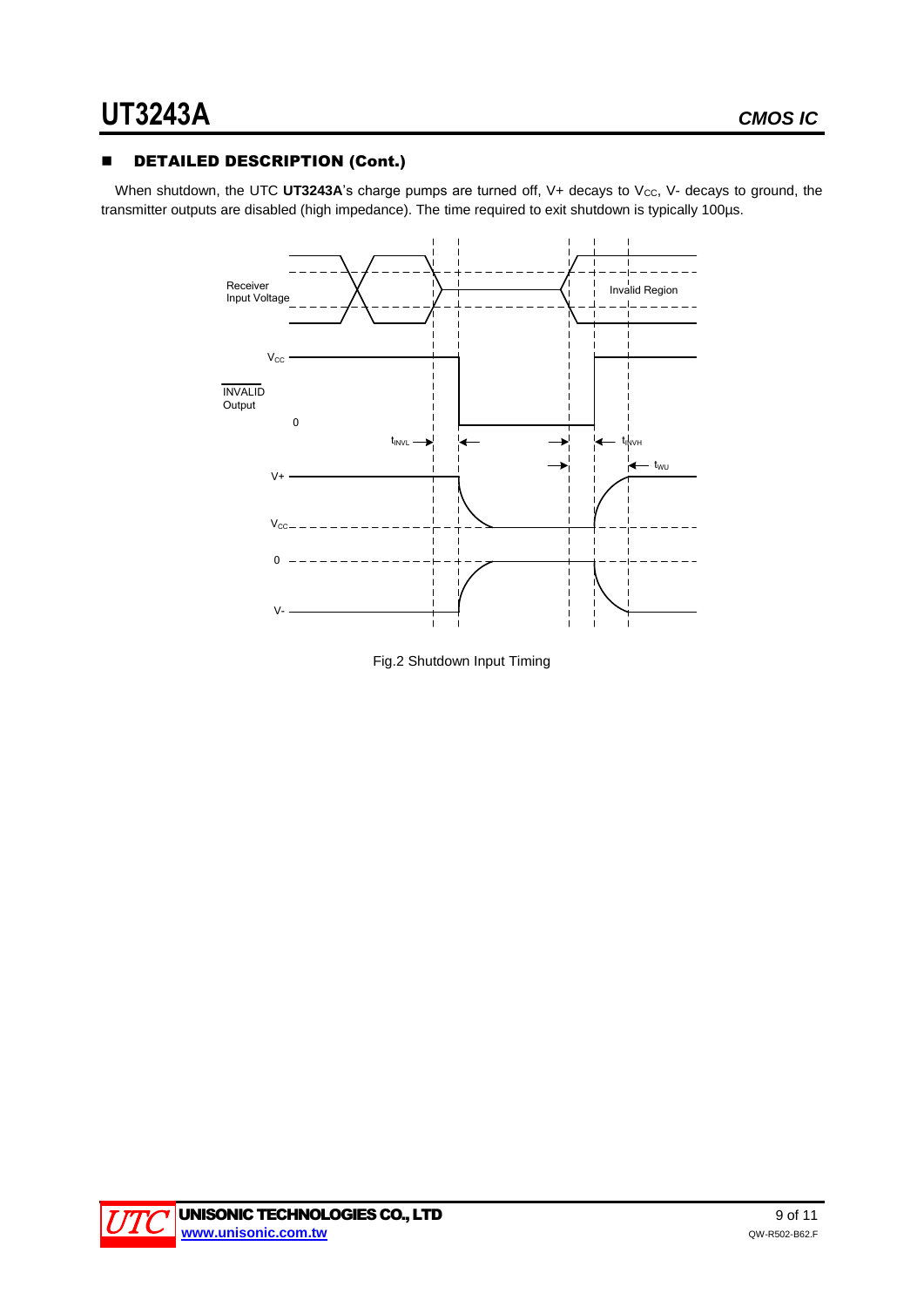#### TYPICAL APPLICATION CIRCUIT



Fig.3 Application Circuit

|  | Table 5. Required Capacitor Value |  |
|--|-----------------------------------|--|
|  |                                   |  |

| $V_{CC} (V)$ | $C1$ ( $\mu$ F) | C2, C3, C4 (µF) | $C_{BYPASS}(\mu F)$ |
|--------------|-----------------|-----------------|---------------------|
| $3.0 - 3.6$  | U.I             | 0.1             | 0.22                |
| $4.5 - 5.5$  | 0.047           | 0.33            | v.                  |
| $3.0 - 5.5$  | U. I            | 0.47            | റാ                  |